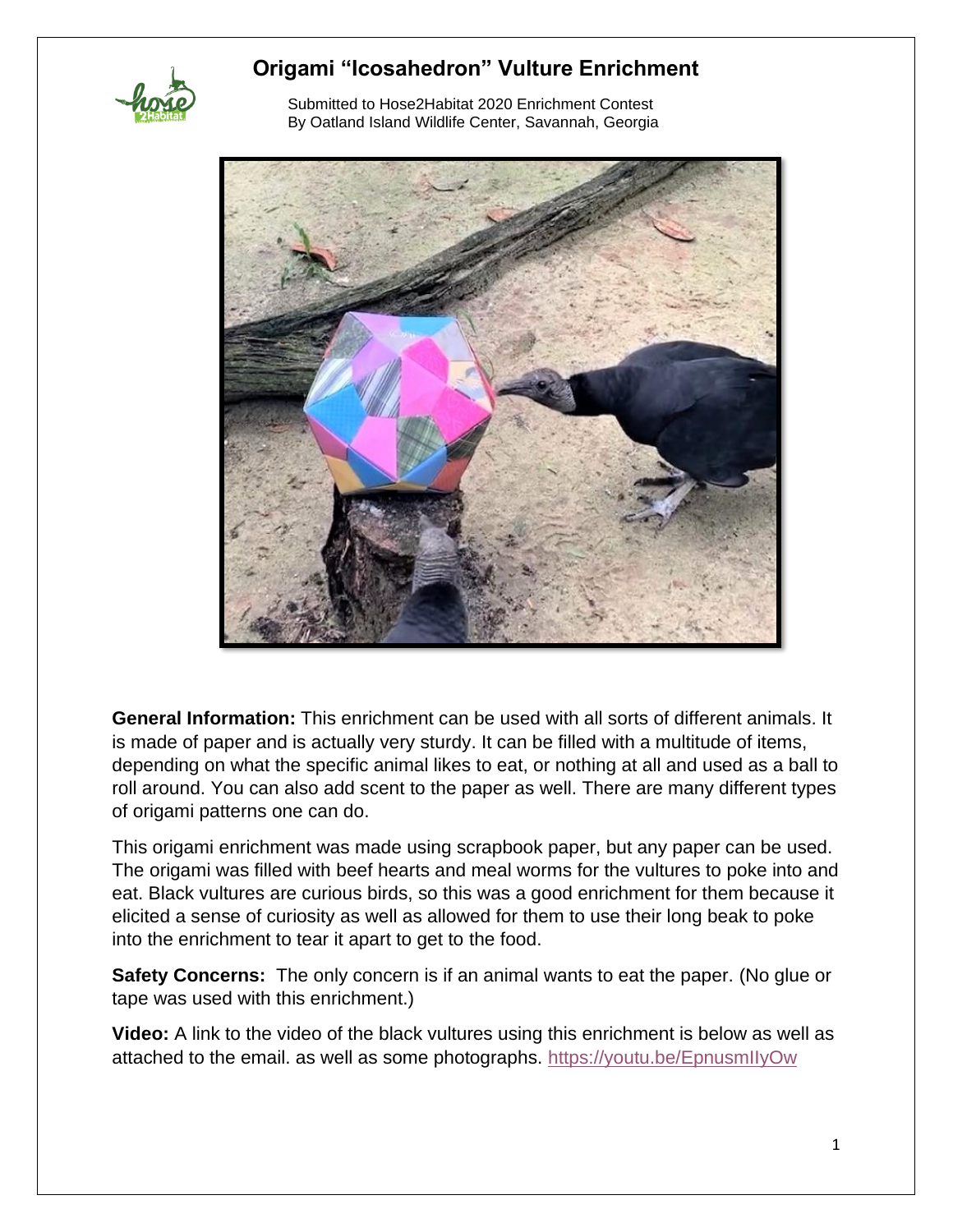

 Submitted to Hose2Habitat 2020 Enrichment Contest By Oatland Island Wildlife Center, Savannah, Georgia

**Instructions from:** *Beginner's Book of Modular Origami Polyhedra: The Platonic Solids* By Rona Gurkewitz and Bennett Arnstein

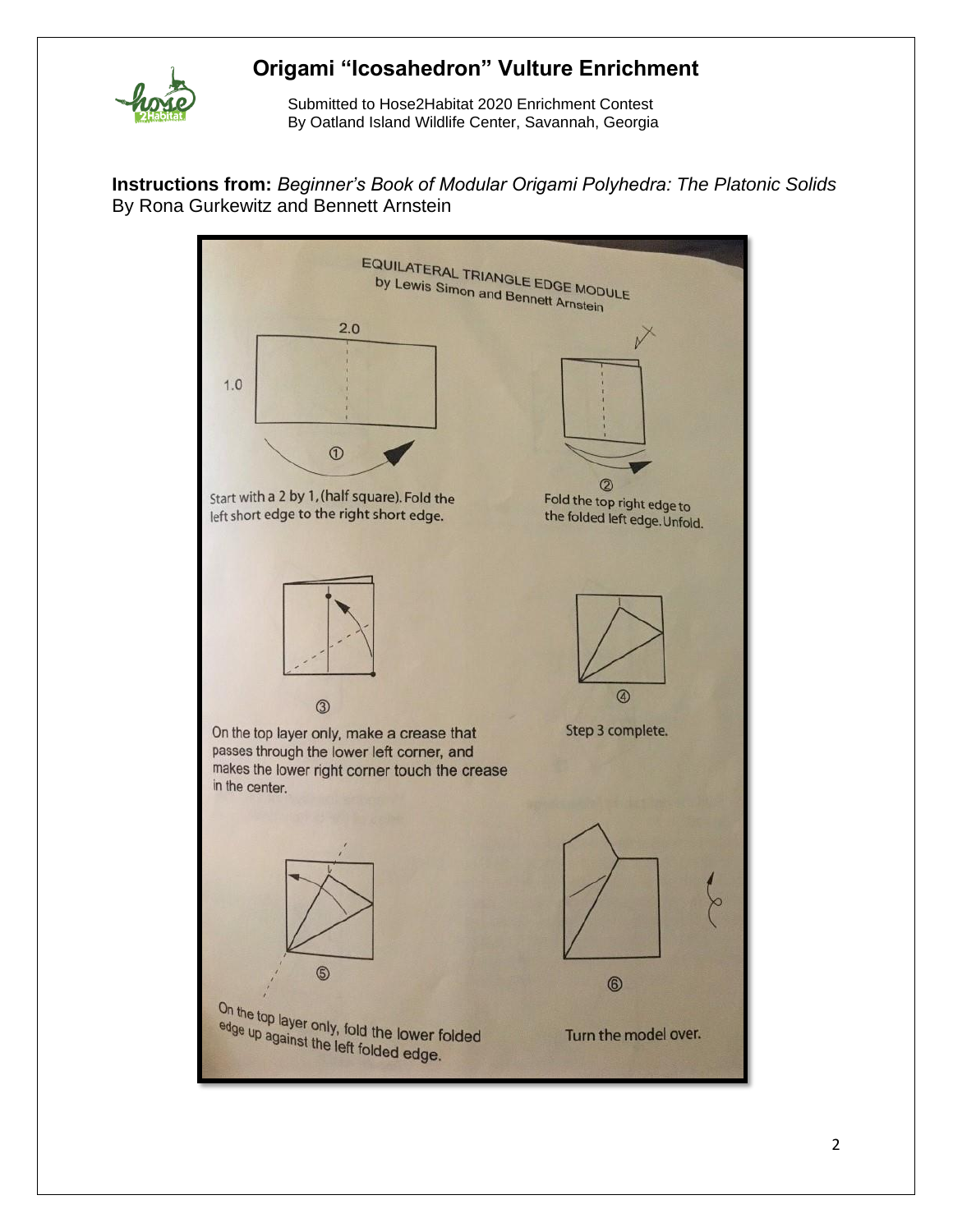

 Submitted to Hose2Habitat 2020 Enrichment Contest By Oatland Island Wildlife Center, Savannah, Georgia

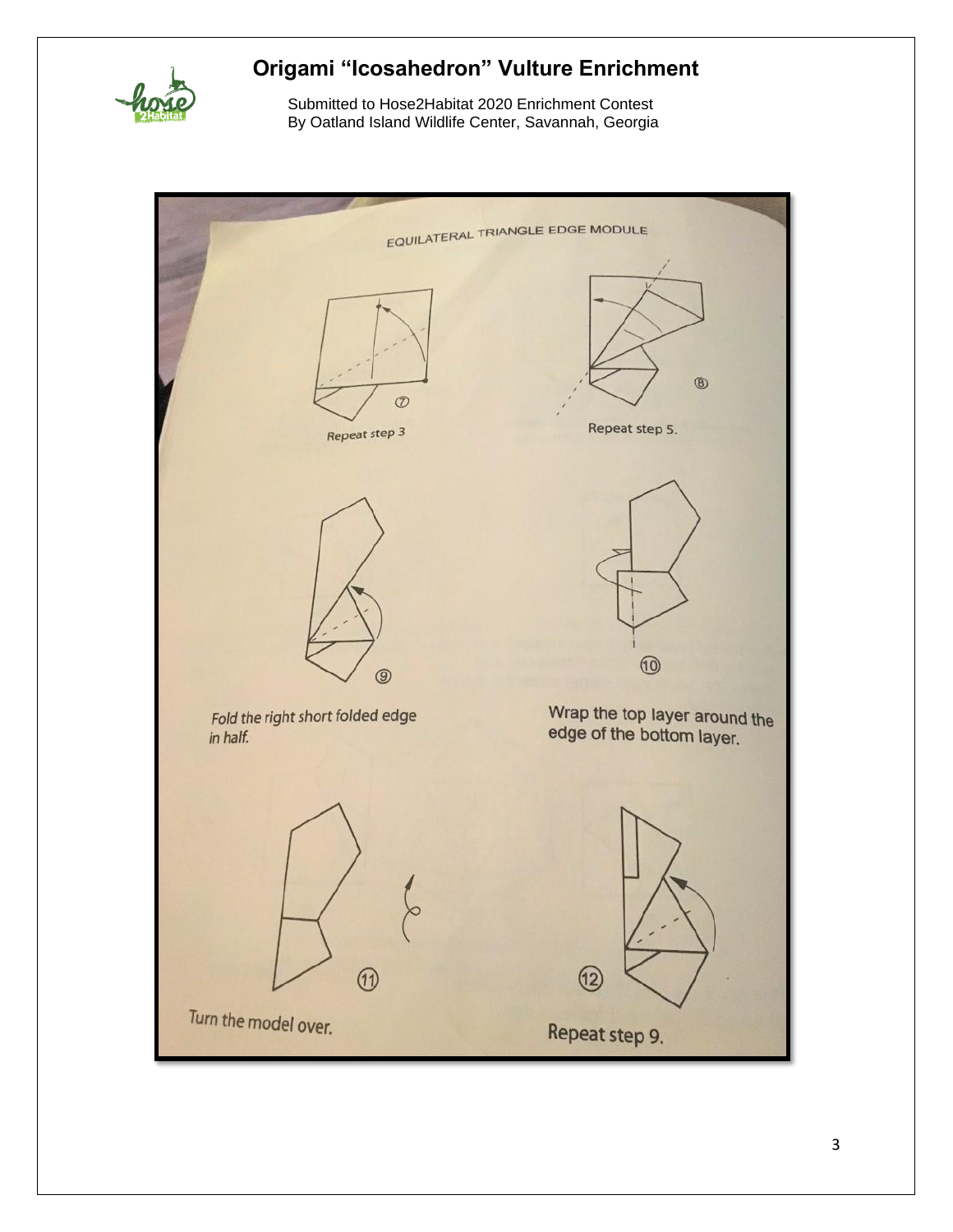

 Submitted to Hose2Habitat 2020 Enrichment Contest By Oatland Island Wildlife Center, Savannah, Georgia